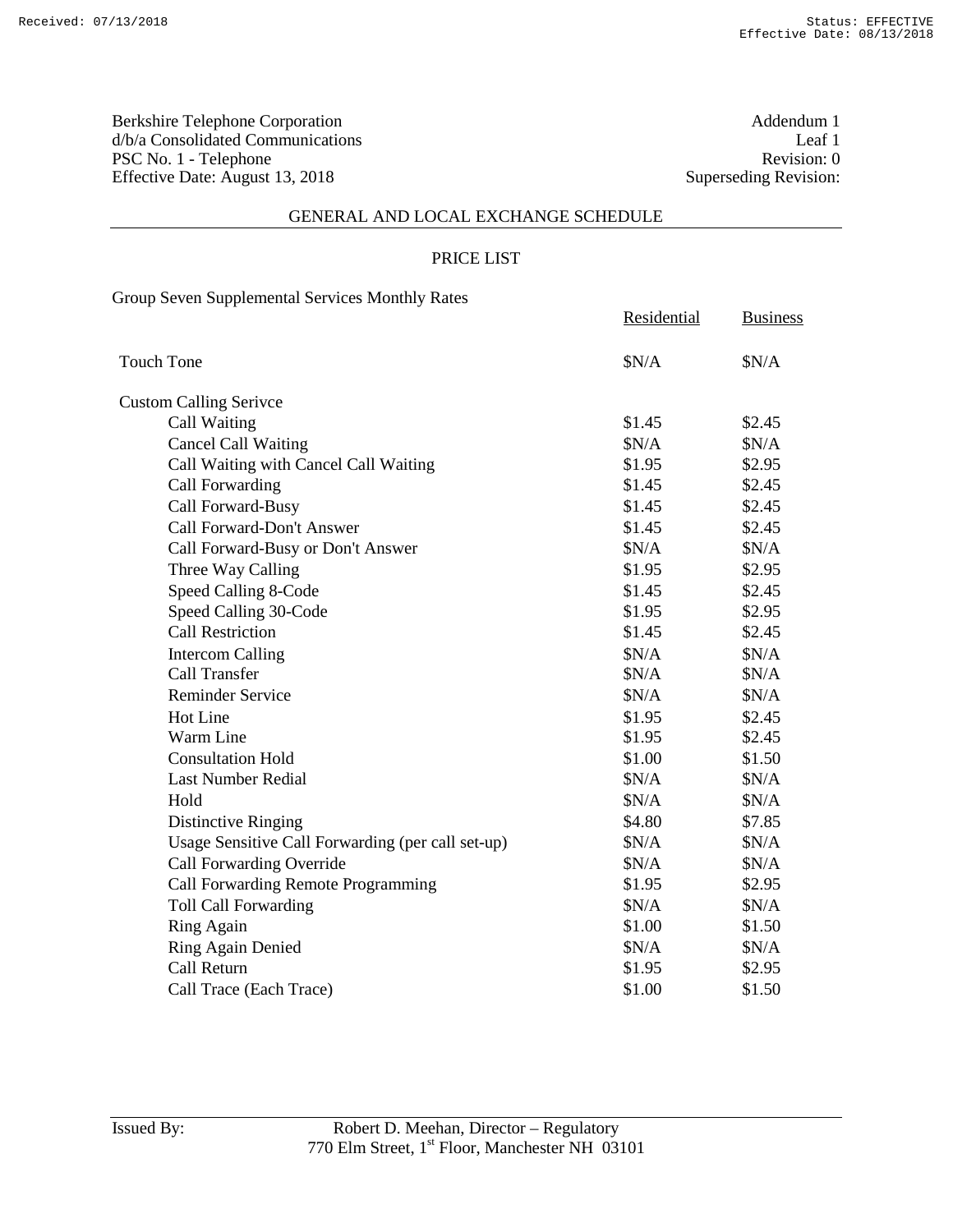Berkshire Telephone Corporation Addendum 1<br>
d/b/a Consolidated Communications Leaf 2 d/b/a Consolidated Communications Leaf 2<br>
PSC No. 1 - Telephone Revision: 0 PSC No. 1 - Telephone Revision: 0<br>Effective Date: August 13, 2018 Superseding Revision: 0 Effective Date: August 13, 2018

#### GENERAL AND LOCAL EXCHANGE SCHEDULE

# PRICE LIST (CONT'D.)

Group Seven Supplemental Services Monthly Rates (Cont'd.)

| Custom Calling Serivce (Cont'd.) | Residential | <b>Business</b> |
|----------------------------------|-------------|-----------------|
| Voice & Data Protection          | \$N/A       | \$N/A           |
| Do Not Disturb                   | \$N/A       | \$N/A           |
| Intercom w/Transfer              | \$N/A       | \$N/A           |
| Call Pickup                      | \$N/A       | \$N/A           |
| <b>Two Feature Discount</b>      | 10%         | 10%             |
| <b>Three Feature Discount</b>    | 20%         | 20%             |
| Four or More Feature Discount    | 30%         | 30%             |
| <b>Custom Calling Packages</b>   |             |                 |
| Package One                      | \$N/A       | \$N/A           |
| Package Two                      | \$N/A       | \$N/A           |
| Package Three                    | \$N/A       | \$N/A           |
| Package Four                     | \$N/A       | \$N/A           |
| Package Five                     | \$N/A       | \$N/A           |
| <b>Remote Call Forwarding</b>    | \$9.60      | \$15.67         |
| <b>Multiline Hunt Service</b>    | \$1.95      | \$2.95          |
| <b>Extended Number</b>           |             |                 |
| <b>Referral Service</b>          | \$1.98      | \$2.97          |
| Date Security Service            | \$N/A       | \$N/A           |
| <b>Busy Verification</b>         | $N/A$       | \$N/A           |
| <b>Interuption Service</b>       | \$N/A       | \$N/A           |
| Directory Assistance             | \$0.45      | \$0.45          |
| Directory Assistance             |             |                 |
| <b>Call Completion</b>           | \$N/A       | \$N/A           |
| <b>Critical Facilities</b>       |             |                 |
| <b>Administration Charge</b>     |             |                 |
| <b>First Hour</b>                | \$136.04    | \$136.04        |
| Each Additional 1/2 hour         | \$68.02     | \$68.02         |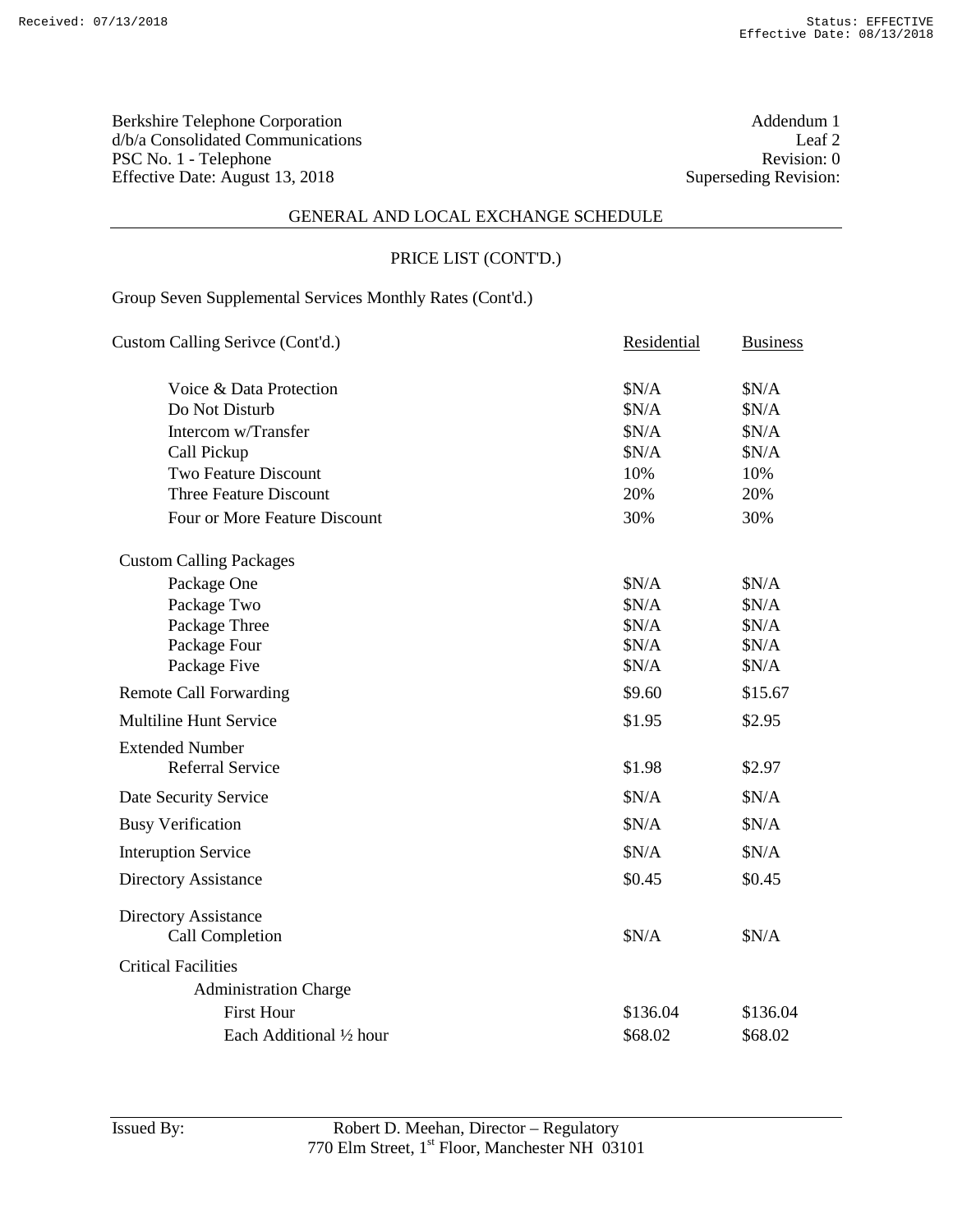Berkshire Telephone Corporation <br>
d/b/a Consolidated Communications Leaf 3 d/b/a Consolidated Communications Leaf 3<br>
PSC No. 1 - Telephone Revision: 0 PSC No. 1 - Telephone Effective Date: August 13, 2018 Superseding Revision:

#### GENERAL AND LOCAL EXCHANGE SCHEDULE

#### PRICE LIST (CONT'D.)

| Group Seven Supplemental Services Monthly Rates (Cont'd.) |             |                 |
|-----------------------------------------------------------|-------------|-----------------|
|                                                           | Residential | <b>Business</b> |
| <b>CLASS Services (Monthly Rates)</b>                     |             |                 |
| <b>Automatic Redial</b>                                   | N/A         | N/A             |
| Call Return                                               | N/A         | N/A             |
| <b>Customer Originated Trace</b>                          | N/A         | N/A             |
| Calling Number ID Service                                 | \$3.85      | \$3.85          |
| Call Waiting with Calling Number ID                       | \$6.45      | \$6.45          |
| Blocking Options <sup>*</sup>                             |             |                 |
| <b>Restrict Change Charge:</b>                            |             |                 |
| Per Call Restrict                                         | N/A         | N/A             |
| Per Line Restrict                                         | N/A         | N/A             |
| <b>Priority Ringing</b>                                   | \$1.95      | \$2.95          |
| <b>Selective Call Forwarding</b>                          | \$1.95      | \$2.95          |
| Call Screening                                            | \$1.95      | \$2.95          |
| Special Call Acceptance                                   | \$1.95      | \$2.95          |
| Calling Number & Name ID Service                          | \$4.85      | \$4.85          |
| Call Waiting with Calling Number & Name ID                | \$7.45      | \$7.45          |
| Calling Number & Name ID* Service Blocking Options        | N/A         | N/A             |
| Anonymous Call Rejection                                  | \$1.45      | \$2.45          |
| <b>Selective Call Waiting</b>                             | \$2.45      | \$3.45          |
| Selective Call Forwarding-                                | \$1.95      | \$2.95          |
| Busy                                                      |             |                 |
| Selective Call Forwarding - No Answer                     | \$1.95      | \$2.95          |
| Selective Call Forwarding - Remote Activation             | \$2.45      | \$3.45          |

\* A customer is entitled to change blocking options two times during six months after Call ID services are available in the customer's Central Office territory. A new customer is also entitled to change two times if they are a new customer to the serving area of the Central Office territory. Customers electing the per-line option after the initial six months or in excess of two changes within the six month period will incur a non-recurring Service Order Charge as specified in Section 3.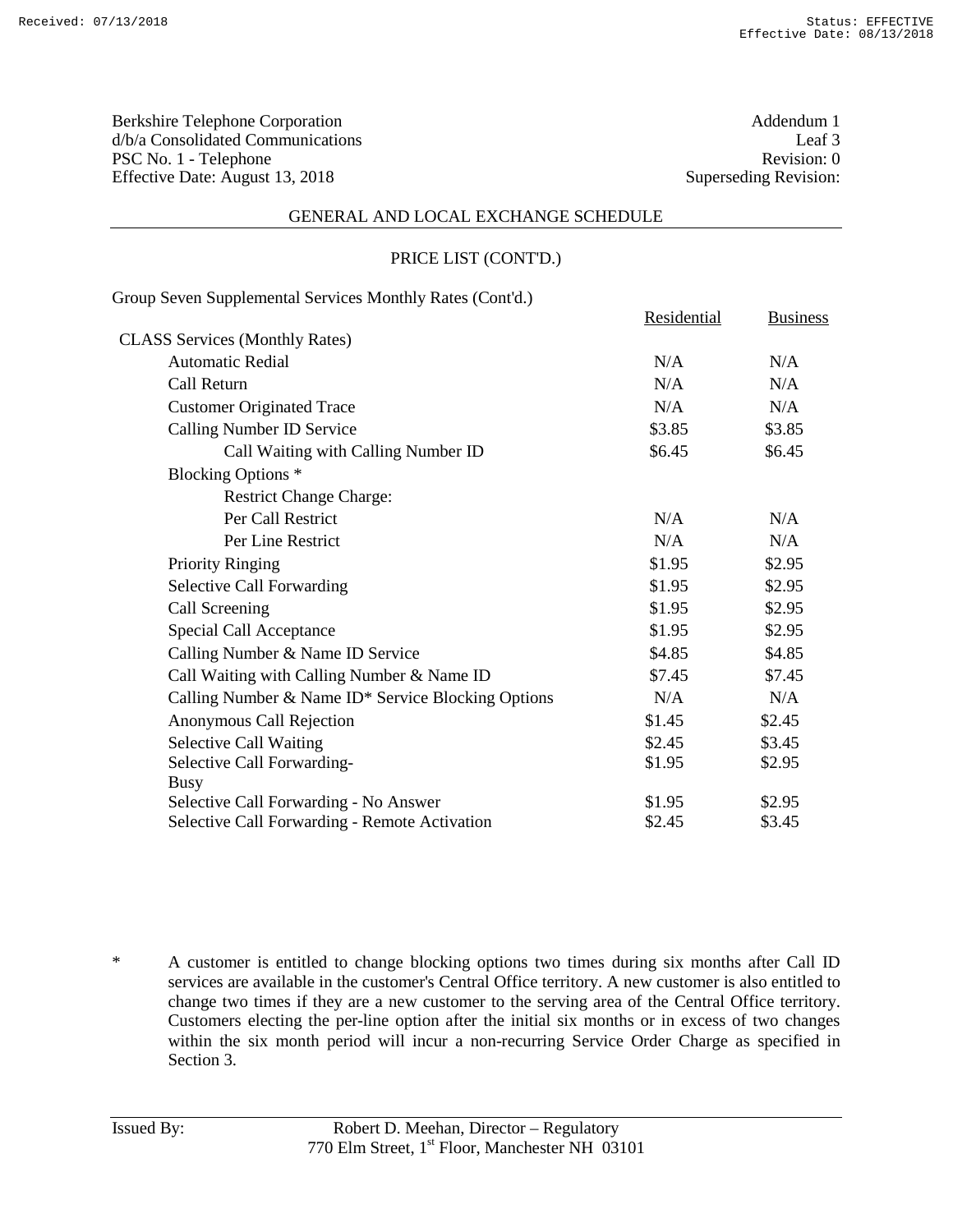Berkshire Telephone Corporation and the set of the Addendum 1 d/b/a Consolidated Communications Leaf 4 PSC No. 1 - Telephone Revision: 0<br>Effective Date: August 13, 2018 Superseding Revision: 0 Effective Date: August 13, 2018

#### GENERAL AND LOCAL EXCHANGE SCHEDULE

# PRICE LIST (CONT'D.)

| Voice Mail Service                                  |             |                 |
|-----------------------------------------------------|-------------|-----------------|
| <b>Rudimentary Monthly Service Rates</b>            | Residential | <b>Business</b> |
|                                                     |             |                 |
| <b>Basic Voice Mailbox</b>                          | \$3.95      | \$3.95          |
| Divided Voice Mailbox                               | \$5.95      | \$5.95          |
| Announcement-Only Mailbox                           | \$2.50      | \$2.50          |
| <b>Tree Mailbox</b>                                 | N/A         | \$2.25          |
| Auto Attendant Mailbox                              | N/A         | \$30.00         |
| Monthly Basic and Divided Mailbox Feature Rates     |             |                 |
| <b>Mailbox Greetings</b>                            |             |                 |
| One thirty-second greeting                          | N/C         | N/C             |
| Each additional greeting, time-dependent            | \$1.00      | \$1.00          |
| Each additional minute of greeting length           | \$1.00      | \$1.00          |
| <b>Message Capacity</b>                             |             |                 |
| ten one-minute messages                             | N/C         | N/C             |
| additional ten one minute messages                  | \$1.00      | \$1.00          |
| substitution of ten two-minute messages             |             |                 |
| for ten one-minute messages                         | \$1.00      | \$1.00          |
| ten-day retention                                   | N/C         | N/C             |
| additional ten-day retention                        | \$1.00      | \$1.00          |
| <b>Message Notification</b>                         |             |                 |
| stutter dial tone or message lamp notification      | N/C         | N/C             |
| substitution of pager notification                  | \$1.50      | \$1.50          |
| substitution of another telephone number (non-toll) | \$2.95      | \$2.95          |
| Group Messaging (requires Message Forwarding)       |             |                 |
| 10 lists, 10 addresses per list                     | N/A         | \$1.00          |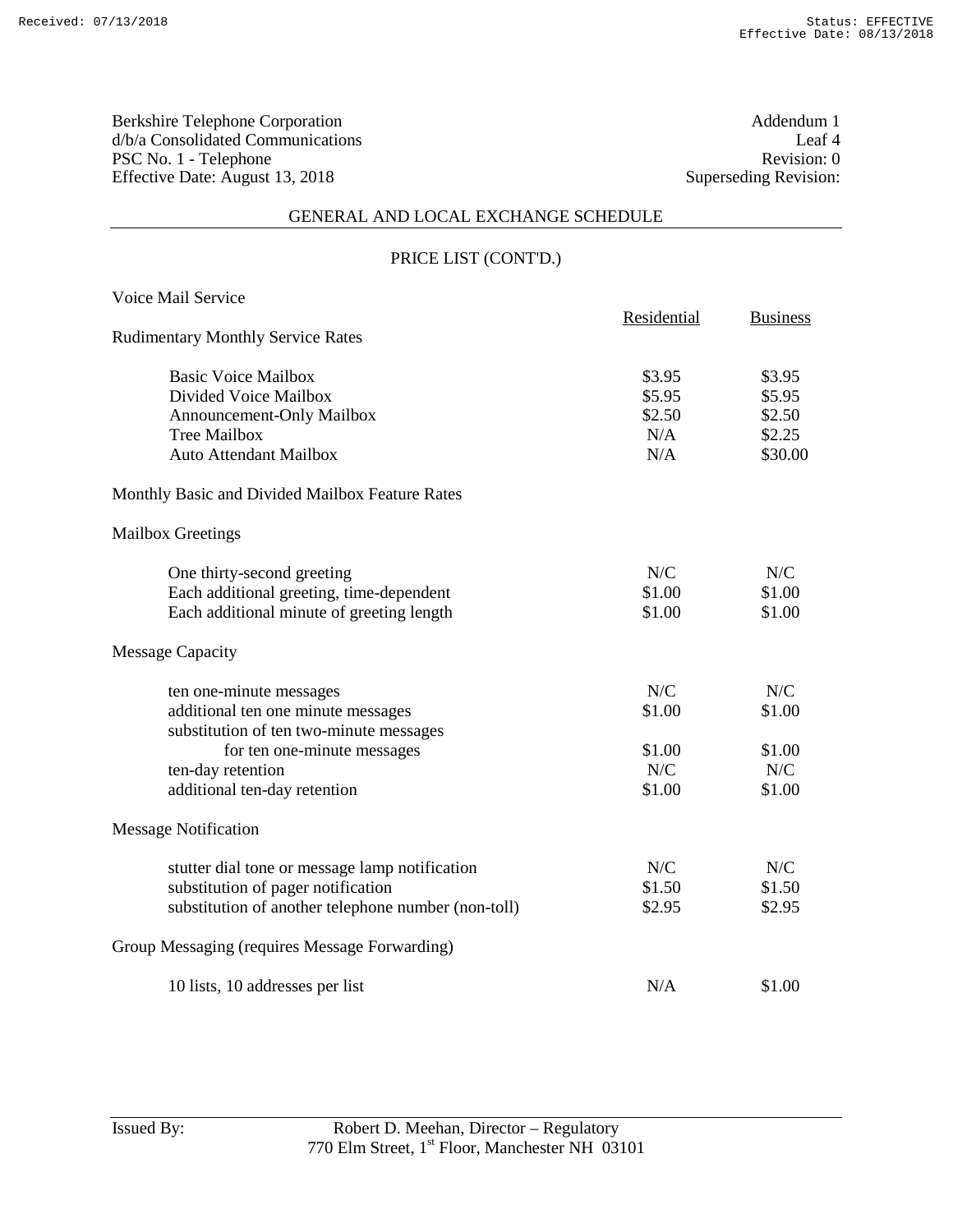Berkshire Telephone Corporation and the set of the Addendum 1 d/b/a Consolidated Communications Leaf 5 PSC No. 1 - Telephone Revision: 0<br>Effective Date: August 13, 2018 Superseding Revision: 0 Effective Date: August 13, 2018

# GENERAL AND LOCAL EXCHANGE SCHEDULE

# PRICE LIST (CONT'D.)

| Voice Mail Service (Cont'd.) |                                                                                    |                                                                                                                          | Residential          | <b>Business</b>         |
|------------------------------|------------------------------------------------------------------------------------|--------------------------------------------------------------------------------------------------------------------------|----------------------|-------------------------|
|                              |                                                                                    | Monthly Basic and Divided Mailbox Feature Rates (Cont'd.)                                                                |                      |                         |
| <b>Message Forwarding</b>    |                                                                                    |                                                                                                                          |                      |                         |
|                              | capability<br>Per message to another Teleco mailbox<br>Per message to outside line |                                                                                                                          | N/A<br>N/A<br>N/A    | \$1.00<br>N/C<br>\$0.45 |
| Direct Dial-Out              |                                                                                    |                                                                                                                          |                      |                         |
|                              | capability                                                                         | Per message ot outside line                                                                                              | N/A<br>N/A           | \$1.00<br>\$0.45        |
| <b>Operator Revert</b>       |                                                                                    |                                                                                                                          |                      |                         |
|                              | capability                                                                         | Per message to outside line                                                                                              | N/A<br>N/A           | \$1.00<br>\$0.45        |
| <b>Customer Search</b>       |                                                                                    |                                                                                                                          |                      |                         |
|                              | capability                                                                         | Per message to outside line                                                                                              | N/A<br>N/A           | \$1.00<br>\$0.45        |
| Mailboxes                    |                                                                                    | Monthly Rates for Package and Discounted Offerings of Basic                                                              |                      |                         |
|                              | Personal VoiceMail                                                                 |                                                                                                                          |                      |                         |
|                              | Includes:                                                                          | 1 thirty-second greeting<br>15 one-minute messages<br>10-day message retention<br>Stutter dial tone or lamp notification |                      |                         |
| One<br>Two to Ten            |                                                                                    |                                                                                                                          | \$3.95<br>\$3.75/ea. | \$3.95<br>\$3.75/ea.    |
|                              | Eleven to Twenty-five                                                              |                                                                                                                          | N/A                  | \$3.35/ea.              |
| Twenty-six to Fifty          |                                                                                    | N/A                                                                                                                      | \$3.00/ea.           |                         |
|                              | Fifty-one to One Hundred                                                           |                                                                                                                          | N/A                  | \$2.75/ea.              |
|                              |                                                                                    | One Hundred and One to Three Hundred                                                                                     | N/A                  | \$2.25/ea.              |
|                              |                                                                                    | Three Hundred and One to Five Hundred                                                                                    | N/A                  | \$2.00/ea.              |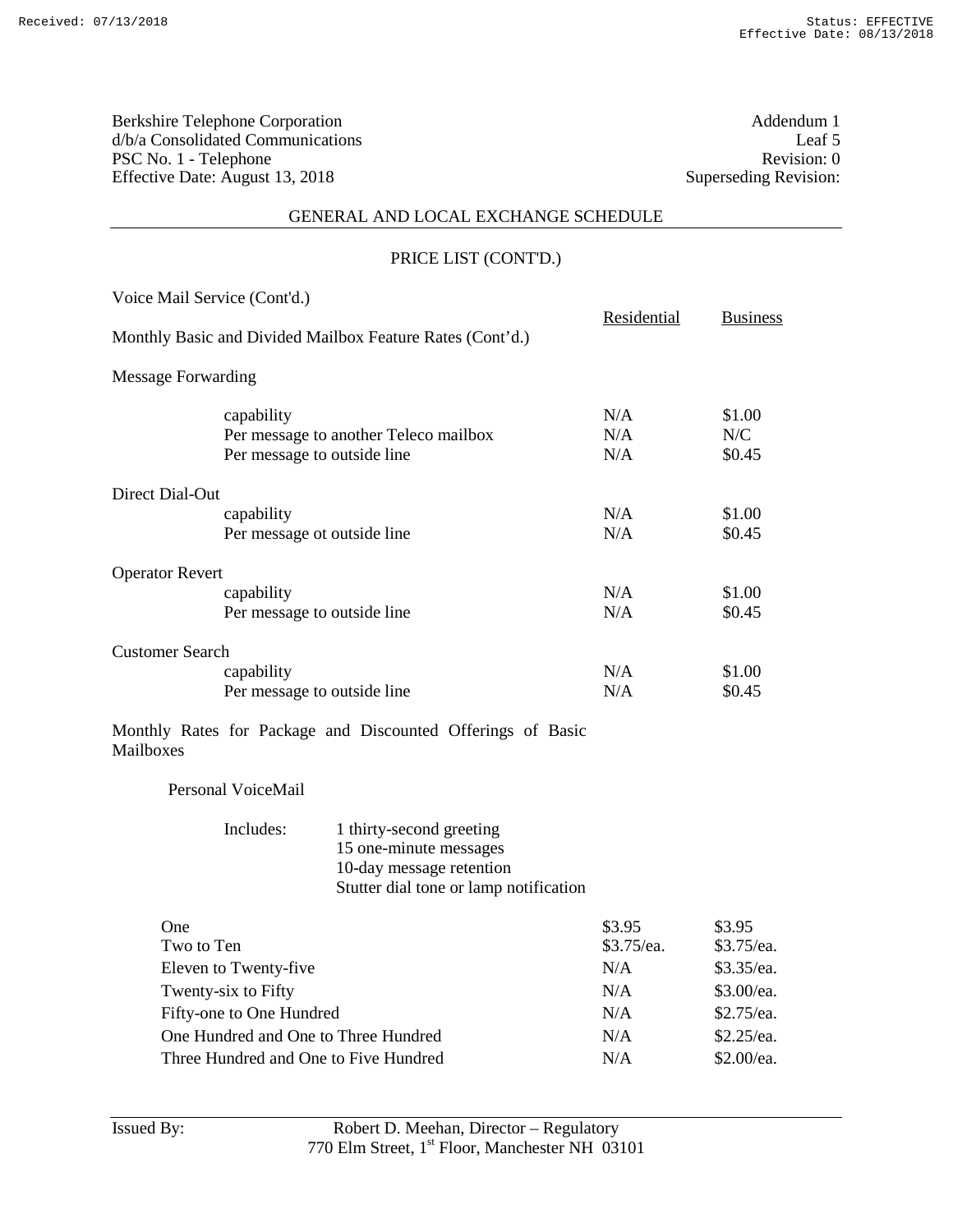Berkshire Telephone Corporation Addendum 1<br>  $d/b/a$  Consolidated Communications Leaf 6 d/b/a Consolidated Communications Leaf 6<br>
PSC No. 1 - Telephone Revision: 0 PSC No. 1 - Telephone Revision: 0<br>Effective Date: August 13, 2018 Superseding Revision: 0 Effective Date: August 13, 2018

### GENERAL AND LOCAL EXCHANGE SCHEDULE

### PRICE LIST (CONT'D.)

Voice Mail Service (Cont'd.)

Monthly Rates for Package and Discounted Offerings of Basic Mailboxes (Cont'd.)

Enhanced Personal VoiceMail

| Includes: | 1 thirty-second greeting               |
|-----------|----------------------------------------|
|           | 20 two-minute messages                 |
|           | 20-day message retention               |
|           | Stutter dial tone or lamp notification |
|           | Direct Dial-Out capability             |

|                                       | Residential | <b>Business</b> |
|---------------------------------------|-------------|-----------------|
| <b>One</b>                            | \$4.95      | \$4.95          |
| Two to Ten                            | \$4.75/ea.  | \$4.75/ea.      |
| Eleven to Twenty-five                 | N/A         | $$4.35$ /ea.    |
| Twenty-six to Fifty                   | N/A         | \$4.00/ea.      |
| Fifty-one to One Hundred              | N/A         | \$3.75/ea.      |
| One Hundred and One to Three Hundred  | N/A         | $$3.25$ /ea.    |
| Three Hundred and One to Five Hundred | N/A         | \$3.00/ea.      |

Shared VoiceMail

| Includes: | 1 thirty-second greeting               |
|-----------|----------------------------------------|
|           | 15 two-minute messages                 |
|           | Up to five sections                    |
|           | 10-day message retention               |
|           | Stutter dial tone or lamp notification |
|           | Direct Dial-Out capability             |

| <b>One</b>                            | \$5.95     | \$5.95       |
|---------------------------------------|------------|--------------|
| Two to Ten                            | \$5.75/ea. | $$5.75$ /ea. |
| Eleven to Twenty-five                 | N/A        | \$5.35/ea.   |
| Twenty-six to Fifty                   | N/A        | \$5.00/ea.   |
| Fifty-one to One Hundred              | N/A        | \$4.75/ea.   |
| One Hundred and One to Three Hundred  | N/A        | \$4.25/ea.   |
| Three Hundred and One to Five Hundred | N/A        | \$4.00/ea.   |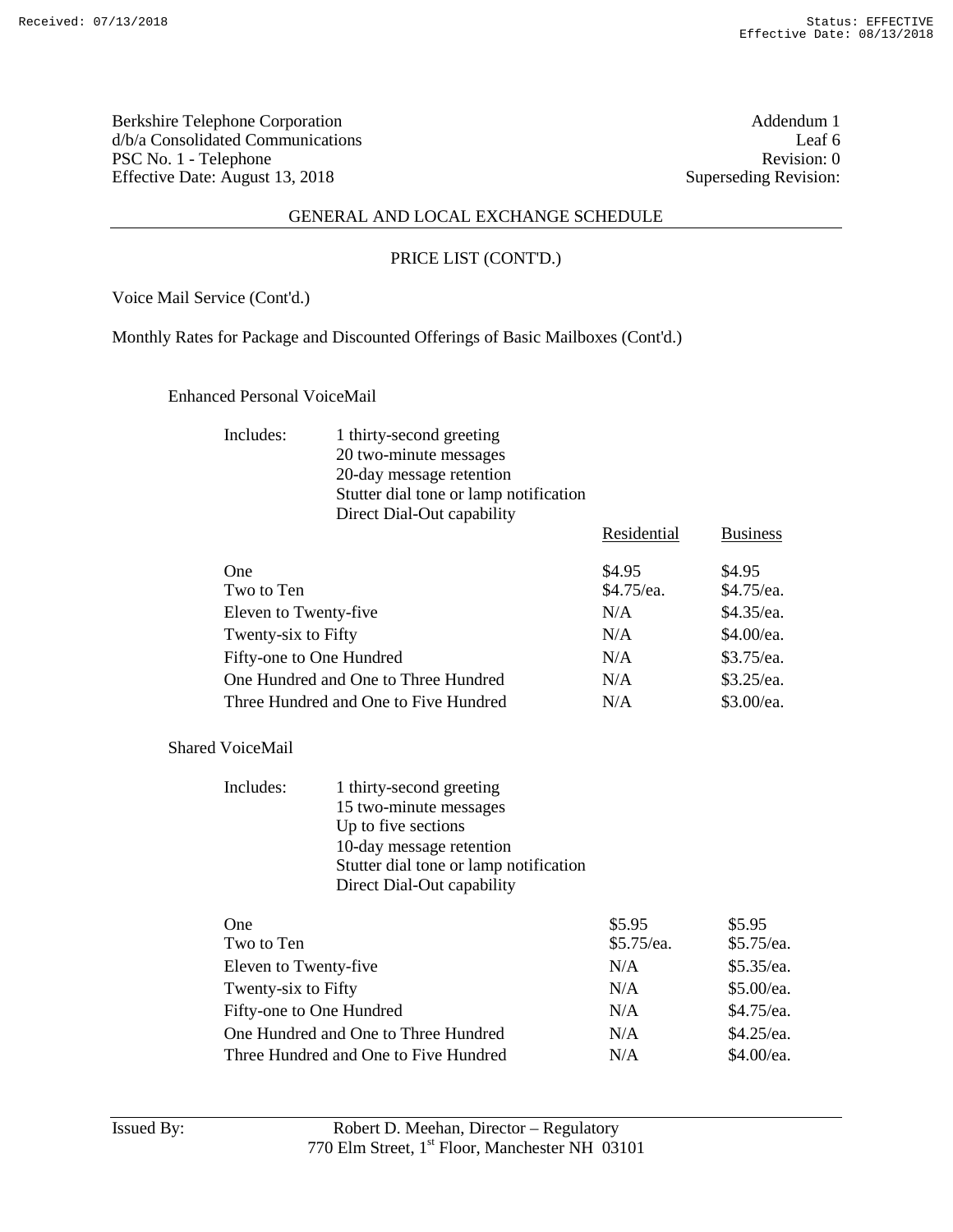Berkshire Telephone Corporation <br>
d/b/a Consolidated Communications Leaf 7 d/b/a Consolidated Communications Leaf 7<br>PSC No. 1 - Telephone Revision: 0 PSC No. 1 - Telephone Effective Date: August 13, 2018 Superseding Revision:

### GENERAL AND LOCAL EXCHANGE SCHEDULE

### PRICE LIST (CONT'D.)

Voice Mail Service (Cont'd.)

Monthly Rates for Package and Discounted Offerings of Basic Mailboxes (Cont'd.)

Deluxe VoiceMail

Includes: 3 thirty-second greeting 25 two-minute messages 10-day message retention 1 device message notification, choice of stutter dial-tone or pager Message forwarding Group Messaging with 10 broadcast lists (10 addresses per list)

|                                       | Residential | <b>Business</b> |
|---------------------------------------|-------------|-----------------|
| One to Ten                            | N/A         | $$6.95$ /ea.    |
| Eleven to Twenty-five                 | N/A         | $$6.35$ /ea.    |
| Twenty-six to Fifty                   | N/A         | \$6.00/ea.      |
| Fifty-one to One Hundred              | N/A         | \$5.65/ea.      |
| One Hundred and One to Three Hundred  | N/A         | \$5.25/ea.      |
| Three Hundred and One to Five Hundred | N/A         | \$5.00/ea.      |

Premium VoiceMail

| 3 thirty-second time-dependent greetings                        |
|-----------------------------------------------------------------|
| 25 two-minute messages                                          |
| 10-day message retention                                        |
| 2 device message notification                                   |
| Group Messaging with 10 broadcast lists (10 addresses per list) |
| Message forwarding                                              |
| <b>Operator Revert</b>                                          |
|                                                                 |

| One to Ten                            | N/A | \$7.75/ea.   |
|---------------------------------------|-----|--------------|
| Eleven to Twenty-five                 | N/A | $$7.35$ /ea. |
| Twenty-six to Fifty                   | N/A | \$7.00/ea.   |
| Fifty-one to One Hundred              | N/A | $$6.65$ /ea. |
| One Hundred and One to Three Hundred  | N/A | $$6.25$ /ea. |
| Three Hundred and One to Five Hundred | N/A | \$6.00/ea.   |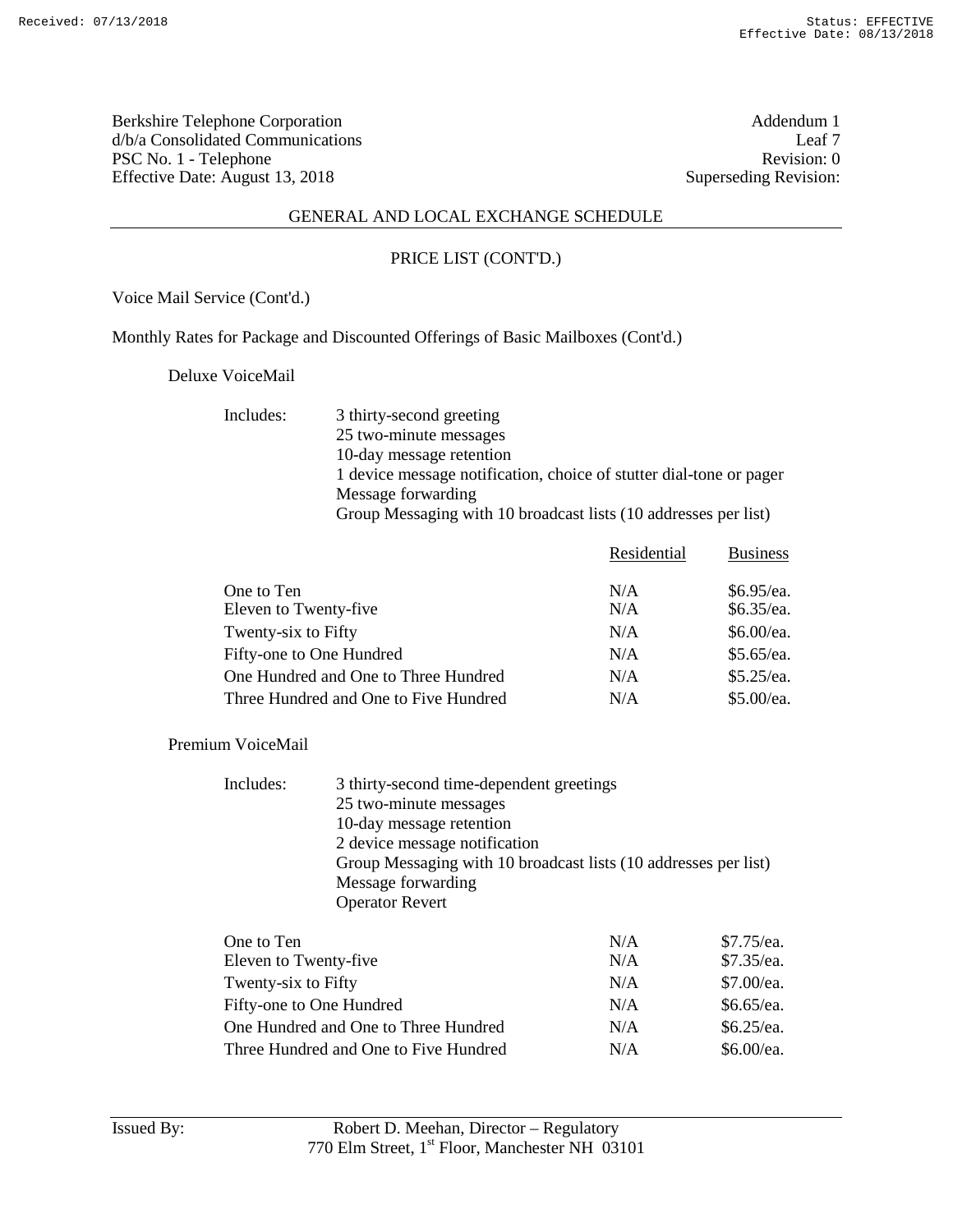Berkshire Telephone Corporation and the set of the Addendum 1 Addendum 1 Addendum 1 Addendum 1 Addendum 1 Addendum 1 Addendum 1 Addendum 1 Addendum 1 Addendum 1 Addendum 1 Addendum 1 Addendum 1 Addendum 1 Addendum 1 Addend d/b/a Consolidated Communications Leaf 8<br>
PSC No. 1 - Telephone Revision: 0 PSC No. 1 - Telephone Effective Date: August 13, 2018 Superseding Revision:

### GENERAL AND LOCAL EXCHANGE SCHEDULE

#### PRICE LIST (CONT'D.)

Voice Mail Service (Cont'd.)

Monthly Rates for Package and Discounted Offerings of Basic Mailboxes (Cont'd.)

Constant Touch VoiceMail

Includes: 4 one-minute time-dependent greetings 20 two-minute messages 20-day message retention 1 device message notification, (stutter dial-tone or pager) Customer search to 3 devices Direct Dial-Out w/automotic callback 50 free out-dial minutes;  $25¢$  each additional minute

|                                       | Residential | <b>Business</b> |
|---------------------------------------|-------------|-----------------|
|                                       |             |                 |
| One to Ten                            | N/A         | $$9.95$ /ea.    |
| Eleven to Twenty-five                 | N/A         | \$9.35/ea.      |
| Twenty-six to Fifty                   | N/A         | \$9.00/ea.      |
| Fifty-one to One Hundred              | N/A         | $$8.65$ /ea.    |
| One Hundred and One to Three Hundred  | N/A         | \$8.25/ea.      |
| Three Hundred and One to Five Hundred | N/A         | \$8.00/ea.      |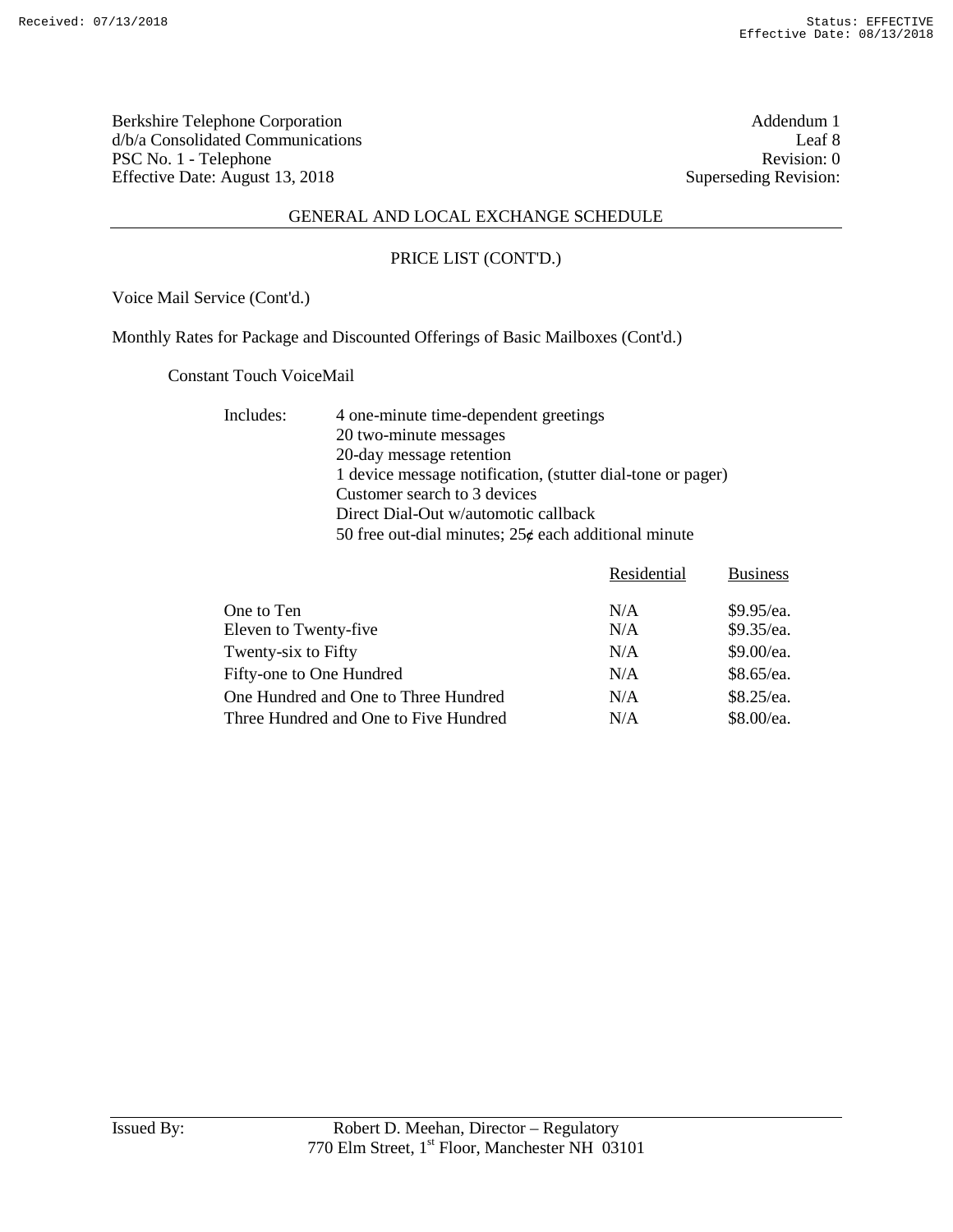Berkshire Telephone Corporation and the set of the set of the Addendum 1 and Addendum 1 d/b/a Consolidated Communications Leaf 9<br>
PSC No. 1 - Telephone Revision: 0 PSC No. 1 - Telephone Effective Date: August 13, 2018 Superseding Revision:

### GENERAL AND LOCAL EXCHANGE SCHEDULE

#### PRICE LIST (CONT'D.)

Voice Mail Service (Cont'd.)

Monthly Rates for Package and Discounted Offerings of Basic Mailboxes (Cont'd.)

Corporate Constant Touch Voice Mail

Includes: 4 one-minute greetings

30 three-minute messages 30-day message retention 1 device message notification, (stutter dial-tone or pager) or Customer search to 3 devices Group Messaging Broadcast lists, 10 lists w/ 10 addresses Message Forwarding Operator Revert Direct Dial-Out w/automotic callback 50 free out-dial minutes;  $25¢$  each additional minute

|                                       | Residential | <b>Business</b> |
|---------------------------------------|-------------|-----------------|
| One to Ten                            | N/A         | $$14.95$ /ea.   |
| Eleven to Twenty-five                 | N/A         | \$13.95/ea.     |
| Twenty-six to Fifty                   | N/A         | $$12.75$ /ea.   |
| Fifty-one to One Hundred              | N/A         | \$12.00/ea.     |
| One Hundred and One to Three Hundred  | N/A         | $$11.50$ /ea.   |
| Three Hundred and One to Five Hundred | N/A         | $$10.95$ /ea.   |